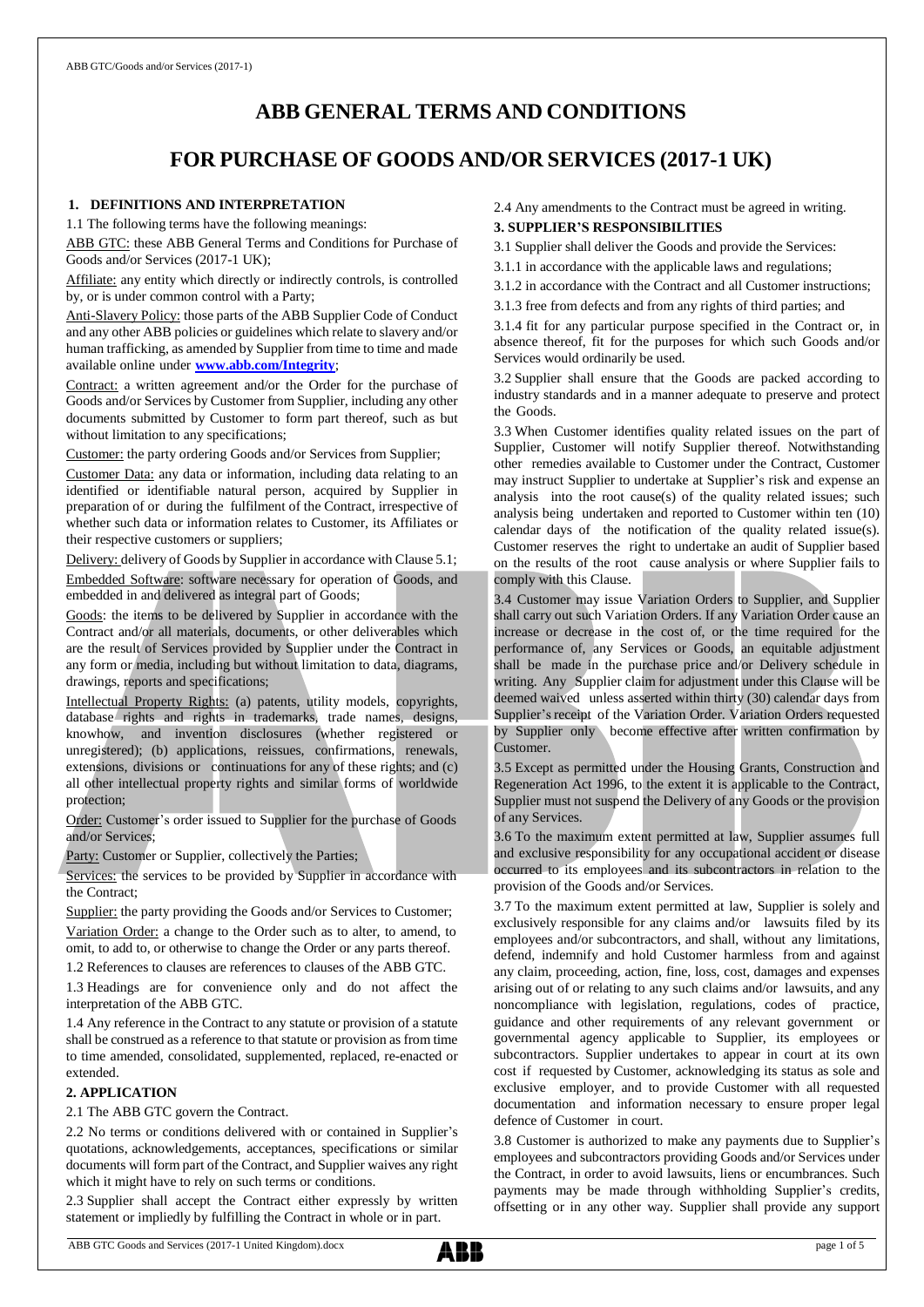requested by Customer with regard to such payments and indemnify Customer for any payments made.

# **4. PAYMENT, INVOICING**

4.1 In consideration of the Goods delivered and/or the Services provided by Supplier in accordance with the Contract, Customer shall pay to Supplier the purchase price stated in the Contract provided the invoice fulfils the requirements defined by Customer.

4.2 Supplier shall submit invoices in an auditable form, complying with applicable laws, generally accepted accounting principles and the specific Customer requirements, containing the following minimum information: Supplier name, address and reference person including contact details; invoice date; invoice number; Order number and Supplier number; address of Customer; quantity; specification of Goods and/or Services; price (total amount invoiced); currency; tax or VAT amount; tax or VAT number; Authorized Economic Operator and/or Approved Exporter Authorization number and/or other customs identification number, if applicable; payment terms as agreed.

4.3 Invoices must be sent to the billing address specified in the Contract.

4.4 Customer shall pay the invoice in accordance with the payment terms agreed in the Contract.

4.5 Customer will reimburse expenses only at cost and to the extent agreed in writing.

4.6 Services charged on the basis of hourly rates require written confirmation of Supplier's time sheets by Customer. Supplier shall submit such time sheets to Customer for confirmation as may be instructed by Customer but latest together with any related invoice. Confirmation of time sheets cannot be construed as acknowledgement of any claims. Customer is not obliged to pay invoices based on time sheets which are not confirmed by Customer in writing.

4.7 Customer reserves the right to set off or withhold payment for Goods and/or Services not provided in accordance with the Contract.

# **5. DELIVERY, PERFORMANCE OF SERVICES**

5.1 Unless agreed otherwise in the Contract, the Goods shall be delivered in accordance with INCOTERMS 2010 FCA, to the place defined in the Contract or, if no such place has been defined, to Customer's place of business.

5.2 Supplier shall work safely at all times. If in Supplier's opinion it is not safe to commence or continue working, Supplier shall immediately notify Customer's project manager. Supplier shall comply with all applicable health, safety and environmental legislation and any associated guidance booklets and hereby acknowledges receipt of and confirms it shall comply with the ABB Construction Site Quality, Heath, Safety & Environmental Requirements and PPE Policy Technical Documentation.

5.3 The Services shall be provided at the place specified in the Contract or, if no such place has been specified, atCustomer's place of business.

5.4 Supplier shall provide no later than at the time of acceptance of the Contract the following minimum information: number of packages and contents, the customs tariff numbers of the country of consignment, and the countries of origin for all Goods. For controlled Goods, the relevant national export control numbers must be indicated and, if the Goods and/or Services are subject to U.S. export regulations, the U.S. Export Control Classification Numbers (ECCN) or classification numbers of the International Traffic in Arms Regulations (ITAR) must be specified. Proofs of preferential origin as well as conformity declarations and marks of the country of consignment or destination are to be submitted without being requested; certificates of origin upon request. Supplier shall state the Order number on all invoices (in particular but not limited to commercial, pro forma or customs invoices).

5.5 The Goods shall be delivered, and Services shall be provided during Customer's business hours unless otherwise requested by Customer.

5.6 Upon Delivery, Supplier (or its appointed carrier) shall provide Customer a delivery note and any other required export and import documents not mentioned in Clause 5.4. If Customer has approved partial delivery, such delivery note shall also include the outstanding balance.

5.7 Ownership of the Goods passes to Customer at Delivery. To the extent that the Goods contain Embedded Software, ownership of such Embedded Software will not pass to Customer, but Supplier shall grant, or – as applicable – shall procure that the third party owner grants, Customer and all users a worldwide, irrevocable, perpetual, transferable, non-exclusive, royalty-free right to use the Embedded Software as integral part of such Goods and/or for servicing either of them.

# **6. ACCEPTANCE**

6.1 Delivery of Goods or provision of Services may not be deemed to be acceptance of such Goods or Services by Customer. Customer shall have reasonable time to inspect or test the Goods and/or Services and to report any defects to Supplier. If a defect in the Goods and/or Services was not reasonably detectable during the inspection, Customer shall have reasonable time to provide notice of such defect after it has become apparent and/or to reject the Goods and/or Services.

6.2 The Parties may agree on a certain acceptance procedure, in which case acceptance will be subject to Customer's written acceptance statement. Supplier shall inform Customer in writing within a reasonable time period in advance when the Goods and/or Services are ready for acceptance.

6.3 Customer may enforce any remedy available to it under the terms of the Contract for any rejected Goods or Services.

# **7. DELAY**

If the Delivery of Goods or the provision of Services does not comply with the agreed date(s), Customer may:

7.1 terminate the Contract in whole or in part;

7.2 refuse any subsequent delivery of the Goods or provision of the Services;

7.3 recover from Supplier any expenses reasonably incurred by Customer in obtaining the Goods and/or Services in substitution from another supplier;

7.4 claimdamages for any cost, loss, expenses and liquidated damages incurred by Customer which are attributable to Supplier's delay; and

7.5 claim liquidated damages as agreed in the Contract.

# **8. WARRANTY AND REMEDIES**

8.1 Supplier warrants that the Goods and/or Services comply with the Contract, including but without limitation to Supplier's responsibilities as defined in Clause 3.1.

8.2 Supplier warrants that the Goods are new and unused at the date of Delivery and remain free from defects during the warranty period.

8.3 The warranty period is twenty four (24) months from Delivery.

8.4 In case of breach of any warranty which is not remedied within forty eight (48) hours from Customer's notification, or in case of any other breach of the Contract, Customer is entitled to enforce any one or more of the following remedies at its discretion and at Supplier's expense:

8.4.1 to give Supplier another opportunity to carry out any additional work necessary to ensure that the Contract is fulfilled, and/or to obtain prompt repair or replacement of the defective Goods and/or Services;

8.4.2 to carry out (or to instruct a third party to carry out) any additional work necessary to make the Goods and/or Services comply with the Contract;

8.4.3 to refuse any further Goods and/or Services;

8.4.4 to claim such damages as may have been sustained by Customer as a result of Supplier's breach of the Contract;

8.4.5 to terminate the Contract; in such event Customer has no obligation to compensate Supplier, and, at Customer's option, Supplier shall pay back to Customer any remuneration received from

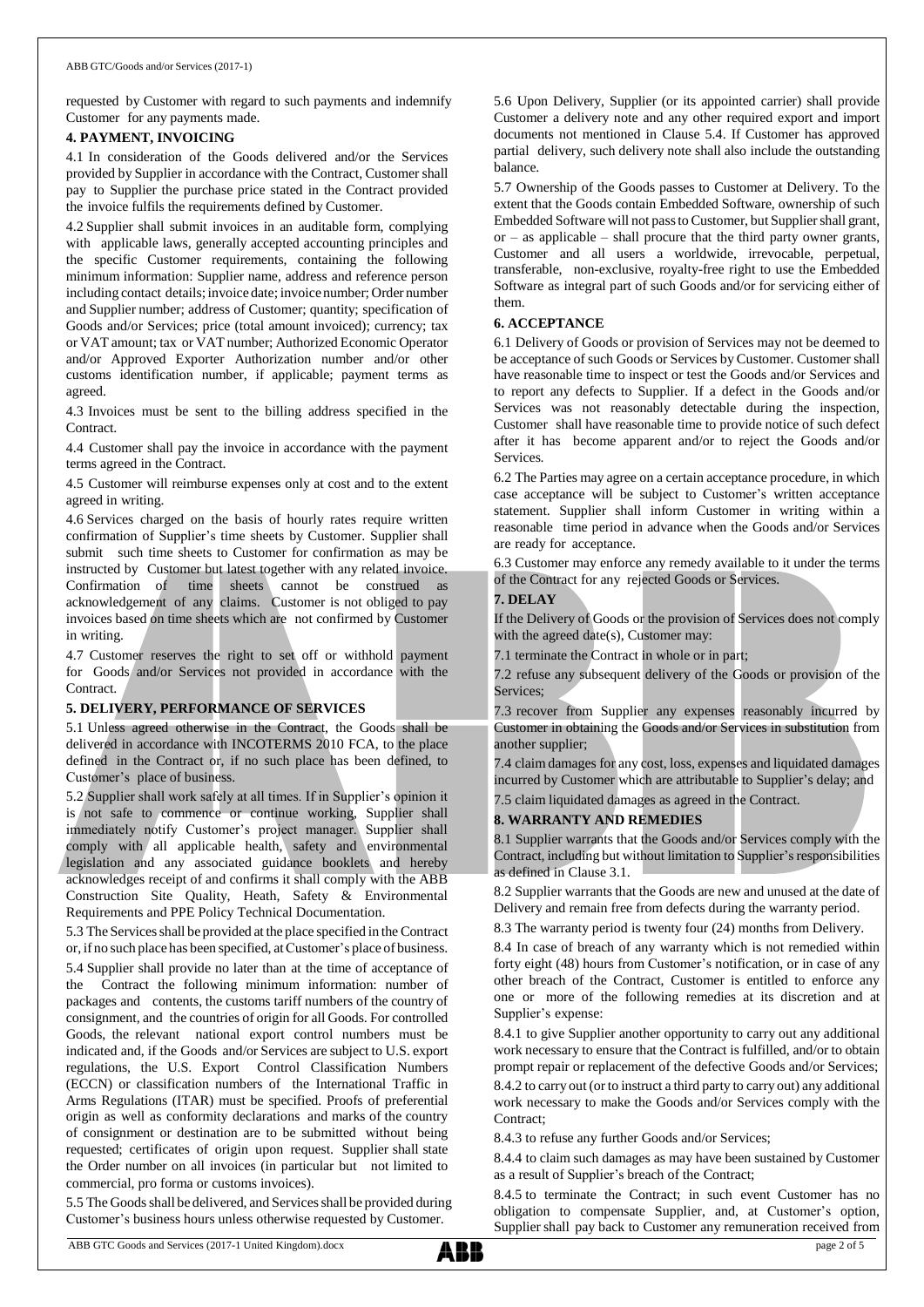Customer for the Goods and/or Services and take back the Goods at Supplier's own cost and risk.

8.5 In case of a breach of any warranty, the entire warranty period shall be restarted for the defective Goods/Services from the date the remediation is completed to Customer's satisfaction.

8.6 The rights and remedies available to Customer under the Contract are cumulative and are not exclusive of any rights or remedies available at law or in equity.

# **9. INTELLECTUAL PROPERTY RIGHTS**

9.1 Subject to Clause 9.2, Supplier hereby grants Customer, or undertakes to procure that Customer is granted, a worldwide, irrevocable, transferable, non-exclusive, royalty-free license to use the Intellectual Property Rights in the Goods, including Embedded Software, if any.

9.2 Supplier herewith assigns to Customer full ownership rights in any Intellectual Property Rights in Goods resulting from the Services. Supplier further agrees, upon Customer's request and at its cost, to take all further steps necessary to perfect Customer's ownership to the Intellectual Property Rights.

9.3 Intellectual Property Rights in any Goods created by or licensed to Supplier prior or outside a Contract (Pre-Existing IPR) will remain vested in Supplier (or the third party owner). To the extent that Pre-Existing IPR are embedded in any Goods resulting from the Services, Supplier grants, or undertakes to procure that the third party owner grants, Customer and its Affiliates a worldwide, irrevocable, transferable, non-exclusive, royalty-free license to use the Pre-Existing IPR as part of such Goods, including the right to improve, develop, market, distribute, sublicense or otherwise use such Pre-Existing IPR

9.4 Supplier must specify in writing and prior to Delivery all open source software contained in or used by Embedded Software, if any, and request Customer's written approval. Supplier agrees to replace at its own cost any open source software components rejected by Customer with software of at least the same quality and functionality. 9.5 If any claim is made against Customer that the Goods and/or Services infringe a third party's Intellectual Property Rights, Supplier shall at its cost, but at Customer's discretion (i) procure for Customer and Customer's clients, as the case may be, the right to continue using the Goods and/or Services; (ii) modify the Goods and/or Services so they cease to be infringing; or (iii) replace the Goods and/or Services by non-infringing equivalents. Otherwise, Customer is entitled to terminate the Contract and to reclaim all sums which it has paid to Supplier thereunder.

# **10. COMPLIANCE, INTEGRITY**

10.1 Supplier shall provide the Goods and/or Services in compliance with all relevant laws, regulations, and codes of practice. 10.2 Supplier and its subcontractors must comply with the ABB List of Prohibited and Restricted Substances and report to Customer the substances contained in the Goods. Supplier must also comply with the reporting and other requirements regarding Conflict Minerals made available under **[www.abb.com](http://www.abb.com/) – Supplying – Material Compliance** – **ABB Policy** and **Supplier Requirements** or otherwise and shall provide Customer with documents, certificates and statements as requested. Any statement made by Supplier to Customer after the date of the Contract (whether directly or indirectly) with regard to materials used for or in connection with the Goods and/or Services will be deemed to be a representation under the Contract.

10.3 Supplier represents and warrants that it is and will remain fully compliant with all applicable trade and customs laws, regulations, instructions, and policies, including, but not limited to, satisfying all necessary clearance requirements, proofs of origin, export and import licenses and exemptions from, and making all proper filings with appropriate governmental bodies and/or disclosures relating to the provision of services, the release or transfer of goods, hardware, software and technology.

10.4 No material or equipment included in or used for the Goods and/or Services must originate from any company or country listed in any relevant embargo issued by the authority in the country where the Goods and/or Services will be used or an authority otherwise having influence over the equipment and material forming part of the Goods and/or Services. If any of the Goods and/or Services are or will be subject to export restrictions, it is Supplier's responsibility to promptly inform Customer in writing of the particulars of such restrictions.

10.5 Both Parties warrant that each will not, directly or indirectly, and that each has no knowledge that other persons will, directly or indirectly, make any payment, gift or other commitment to its customers, to government officials or to agents, directors and employees of each Party, or any other party in a manner contrary to applicable laws (including but not limited to the U. S. Foreign Corrupt Practices Act, the UK Bribery Act 2010 and, where applicable, legislation enacted by member states and signatories implementing the OECD Convention Combating Bribery of Foreign Officials), and shall comply with all relevant laws, regulations, ordinances and rules regarding bribery and corruption. Nothing in the Contract will render either Party or any of its Affiliates liable to reimburse the other for any such consideration given or promised.

10.6 Supplier herewith acknowledges and confirms that Supplier has received a copy of ABB's Code of Conduct and ABB's Supplier Code of Conduct or has been provided information on how to access both ABB Codes of Conduct online under **[www.abb.com/Integrity](http://www.abb.com/Integrity.)**. Supplier agrees to perform its contractual obligations in accordance with both ABB Codes of Conduct.

10.7 ABB has established reporting channels where Supplier and its employees may report suspected violations of applicable laws, policies or standards of conduct: Web portal: **[www.abb.com/Integrity](http://www.abb.com/Integrity) – Reporting Channels**; contact details specified on this Web portal.

10.8 Any violation of an obligation contained in this Clause 10 is a material breach of the Contract and entitles the other Party to terminate the Contract with immediate effect and without prejudice to any further rights or remedies available thereunder or at law. Notwithstanding anything to the contrary in the Contract, Supplier shall, without any limitations, indemnify and hold harmless Customer for all liabilities, damages, cost or expenses incurred as a result of any such violation and/or termination of the Contract, or arising from export restrictions concealed by Supplier.

10.9 Customer reserves the right for its representatives to carry out quality audits and expediting activities at Supplier's or its subsuppliers premises, at all reasonable times, during working hours, in respect of any part of the Contract requirements.

# **11. CONFIDENTIALITY, DATA SECURITY, DATA PROTECTION**

11.1 Supplier shall keep in strict confidence all Customer Data and any other information concerning Customer's or its Affiliates' business, their products and/or their technologies which Supplier obtains in connection with the Goods and/or Services to be provided (whether before or after acceptance of the Contract). Supplier shall restrict disclosure of such confidential material to such of its employees, agents or subcontractors or other third parties as need to know the same for the purpose of the provision of the Goods and/or Services to Customer. Supplier shall ensure that such employees, agents, subcontractors or other third parties are subject to and comply with the same obligations of confidentiality as applicable to Supplier and will be liable for any unauthorized disclosures.

11.2 Supplier shall apply appropriate safeguards, adequate to the type of Customer Data to be protected, against the unauthorised access or disclosure of Customer Data and protect such Customer Data in accordance with the generally accepted standards of protection in the related industry, or in the same manner and to the same degree that it protects its own confidential and proprietary information – whichever standard is higher. Supplier may disclose confidential information to Permitted Additional Recipients (which means Supplier's authorised representatives, including auditors, counsels,

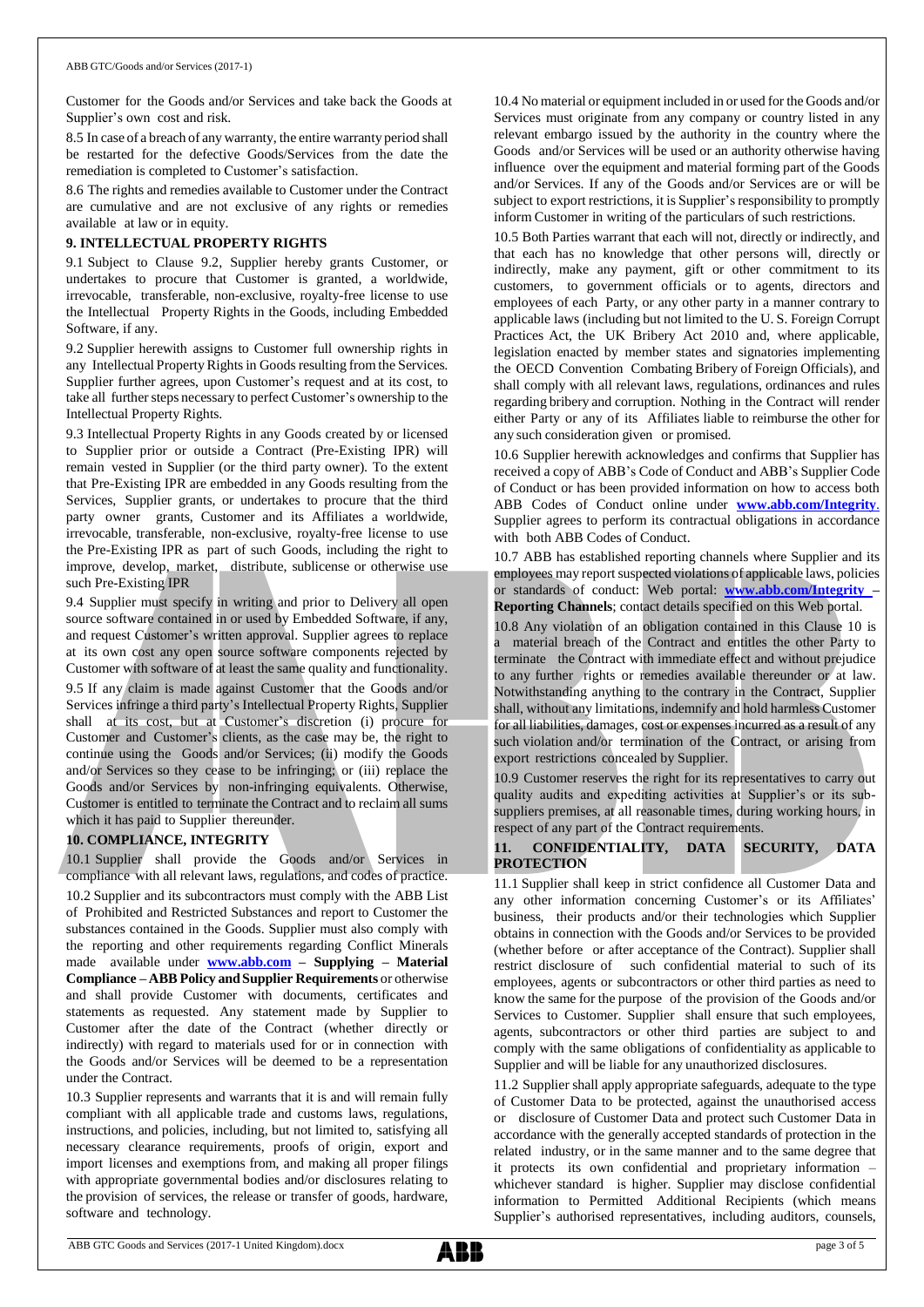consultants and advisors) provided always that (i) such information is disclosed on a strict need-to-know basis, and (ii) such Permitted Additional Recipients sign with Supplier a confidentiality agreement with terms substantially similar hereto or, where applicable, are required to comply with codes of professional conduct ensuring confidentiality of such information. Supplier shall comply with, and ensure that the Permitted Additional Recipients comply with, any security procedure, policy or standard provided to Supplier by Customer or any of its Affiliates from time to time, and in particular with the Minimum Cyber Security Requirements for Suppliers as made available under **[www.abb.com/Supplying/Cybersecurity](http://www.abb.com/Supplying/Cybersecurity)**, or as otherwise set out in the Contract.

11.3 Supplier must not (i) use Customer Data for any other purposes than for providing the Goods and/or Services, or (ii) reproduce the Customer Data in whole or in part in any form except as may be required by the Contract, or (iii) disclose Customer Data to any third party, except to Permitted Additional Recipients or with the prior written consent of Customer.

11.4 Supplier shall install and update at its own cost adequate virus protection software and operating system security patches for all computers and software utilized in connection with providing the Goods and/or Services.

11.5 Supplier shall inform Customer without delay about suspicion of breaches of data security or other serious incidents or irregularities regarding any Customer Data.

11.6 Supplier agrees that Customer is allowed to provide any information received from Supplier to any Affiliate of Customer. Supplier shall obtain in advance all necessary approval or consent for Customer to provide such information to Customer's Affiliates if such information is confidential for any reason or subject to applicable data protection or privacy laws and regulations.

# **12. LIABILITY AND INDEMNITY**

12.1 Without prejudice to applicable mandatory law, Supplier shall, without any limitations, indemnify and hold harmless Customer for all liabilities, damages, cost, losses or expenses incurred by Customer as a result of Supplier's breach of the Contract. Supplier shall, without any limitations, indemnify and hold harmless Customer for any claim made by a third party against Customer in connection with the Goods and/or Services, including but without limitation to claims that such Goods and/or Services infringe a third party's Intellectual Property Rights. Upon Customer's request Supplier shall defend Customer against any third party claims.

12.2 Supplier is responsible for the control and management of all of its employees, suppliers and/or subcontractors, and it is responsible for their acts or omissions as if they were the acts or omissions of Supplier.

12.3 Supplier shall maintain in force insurance with reputable and financially sound insurers, which however will not relieve Supplier from any liability towards Customer, and shall upon request provide evidence of the following:

12.3.1 Employers liability insurance, fully compliant with any legislation applicable to the performance of this Contract; and

12.3.2 public and products liability insurance with a minimum liability of not less than five million GBP (£5,000,000) for any one event.

The insured amount cannot be considered as limitation of liability.

12.4 Customer reserves the right to set off any claims under a Contract against any amounts owed to Supplier.

## **13. TERMINATION**

13.1 Customer may terminate the Contract for convenience in whole or in part by giving Supplier thirty (30) calendar days written notice. In such event Customer shall pay to Supplier the value of the delivered but unpaid Goods and/or Services and proven direct cost reasonably incurred by Supplier for the undelivered Goods and/or Services, how- ever in no event more than the price for the Goods and/or Services agreed under the Contract. No further compensation will be due to Supplier.

13.2 In the event of Supplier's breach of the Contract, Customer is entitled to terminate the Contract in accordance with Clause 8.4.

13.3 Customer may terminate the Contract with immediate effect by notice in writing in the event that (i) an interim order is applied for or made, or a voluntary arrangement approved, or a petition for a bankruptcy order is presented or a bankruptcy order is made against Supplier; or (ii) any circumstances arise which entitle the court or a creditor to appoint a receiver or administrator or to make a winding-up order; or (iii) other similar action is taken against or by Supplier by reason of its insolvency or in consequence of debt; or (iv) there is a change of control of Supplier.

13.4 Upon termination Supplier shall immediately and at Supplier's expense return to Customer all Customer property (including any Customer Data, documentation, and transfer of Intellectual Property Rights) then under Supplier's control and provide Customer with the complete documentation about the delivered Goods and/or Services.

# **14. FORCE MAJEURE**

14.1 Neither Party will be liable for any delay or failure to perform its obligations under a Contract if the delay or failure results from an event of Force Majeure. **Force Majeure** means an event that was not foreseeable by the affected Party at the time of execution of the Contract, is unavoidable and outside the reasonable control of the affected Party, provided that it cannot overcome such event despite all reasonable efforts, and that it provides notice to the other Party within five (5) calendar days from occurrence of the Force Majeure event.

14.2 If a Force Majeure event exceeds thirty (30) calendar days, either Party may terminate the Contract forthwith by written notice without liability. Each Party shall use reasonable efforts to minimise the effects of the Force Majeure event.

# **15. ASSIGNMENT AND SUBCONTRACTING**

15.1 Supplier may neither assign, nor transfer, encumber nor subcontract the Contract, nor any parts thereof (including any monetary receivables from Customer) without prior written approval of Customer.

15.2 Customer may assign, transfer, encumber, subcontract or deal in any other manner with the Contract or parts thereof to its Affiliates.

# **16. NOTICES**

Any notice must be given duly signed by registered mail, courier, fax or by e-mail to the address of the relevant Party as stated in the Contract or to such other address as such Party may have notified in writing. E-mail and fax require written confirmation of the receiving Party. Supplier's reply, correspondence, information or documentation related to the Contract must be provided in the language used in the Contract.

## **17. WAIVERS**

Failure to enforce or exercise any term of the Contract does not constitute a waiver of such term and does not affect the right later to enforce such or any other term therein contained.

## **18. GOVERNING LAW AND DISPUTE SETTLEMENT**

18.1 The Contract is governed by the laws of England, however under exclusion of its conflict of law rules and the United Nations Convention on International Sale of Goods.

18.2 If Customer and Supplier are registered in the same country, any dispute arising in connection with the Contract which cannot be settled amicably shall be submitted for resolution to the jurisdiction of the English courts.

18.3 If Customer and Supplier are registered in different countries, any dispute arising in connection with the Contract which cannot be settled amicably shall be finally settled under the Rules of Arbitration of the International Chamber of Commerce by one arbitrator appointed in accordance therewith. Place of arbitration shall be Customer's place of registration. The language of the proceedings and of the award shall be English.